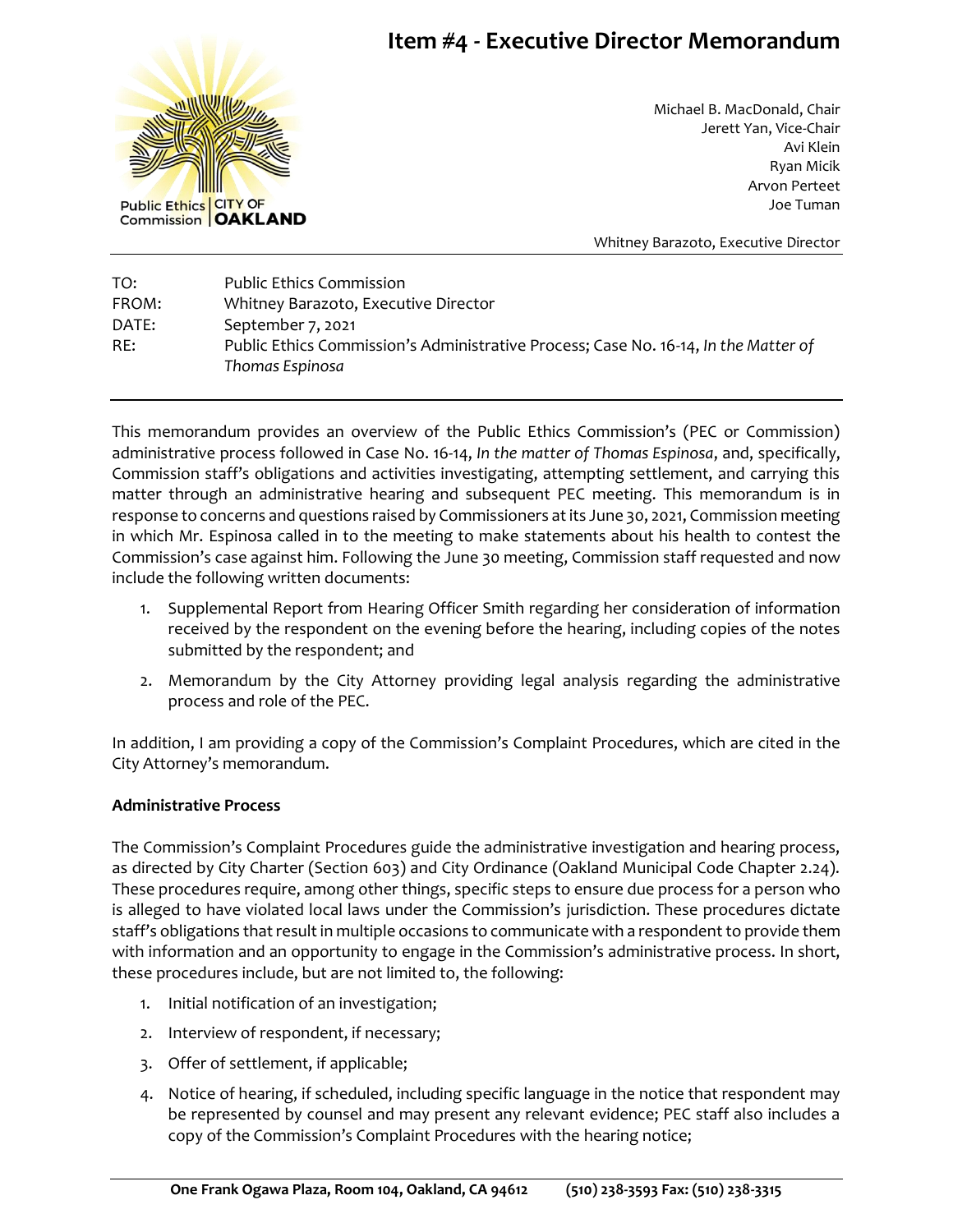- 5. Notice and a copy of the Hearing Officer's proposed Findings of Facts and Conclusions; and
- 6. Notice of Public Ethics Commission review of the Hearing Officer's recommendation, and subsequent notice of final PEC action and ability to appeal to superior court.

Beyond these requirements, PEC staff can, and often do, take further steps to reach out, share additional information, or facilitate a respondent's access to meetings in order to ensure the Respondent understands and can fully participate in the Commission's process, particularly when a Respondent is not represented by counsel.

### **Procedural Communications in Case No. 16-14**

By way of review, Commission staff provides an abbreviated summary of the procedural history of communications with Respondent and, at times, his representative in Case No. 16-14 to assist the Commission with an understanding of the communications that have occurred over the course of case resolution in this matter.

Initially in this case, all communications were sent to the Respondent at the address that was on his Driver's License and personnel records (View St.) during the investigation, including initial notification of the PEC's investigation, once opened. Upon notification, PEC staff interviewed Respondent in October 2016 while he was still working with the City. He resigned from the City shortly after the interview.

During and following the investigation, Respondent was represented by an attorney who was acting on behalf of the Respondent during two later interviews of the Respondent in June 2018 and during initial attempts at settlement in July 2018.

By November 2018, no settlement was reached, so PEC staff brought a probable cause report to the Commission at its public meeting on November 5, 2018, with notice provided to Respondent's attorney.

Since that time, Respondent had no contact with PEC staff and it became clear to staff that Respondent had permanently moved from the address on file, with no forwarding information provided to staff. Upon PEC staff attempts to reach Respondent, Staff further learned that his attorney no longer represented him.

On October 16, 2020, PEC staff received a notice of bankruptcy discharge for Thomas Alton Espinosa, issued on October 1, 2020.

PEC staff conducted a search, along with other law enforcement partners, for Respondent's whereabouts following his disappearance in 2018. These efforts resulted in a new potential location for the Respondent at his mother's property in Raisin City.

By early 2021, PEC staff was preparing to submit Case No. 16-14 to the PEC through its default procedures (used in cases where a respondent fails or refuses to appear); however, staff proactively reached out to Respondent in March 2021 at the newly discovered address and received a call back from Respondent's brother-in-law, Mr. Reyes, in early April 2021. Mr. Reyes indicated that he was not acting on behalf of Respondent but that he was in communication with him and could relay information to Respondent, who he said was now living at the Raisin City address. Mr. Reyes conveyed to staff that Respondent's health is declining, and staff worked through Mr. Reyes to attempt to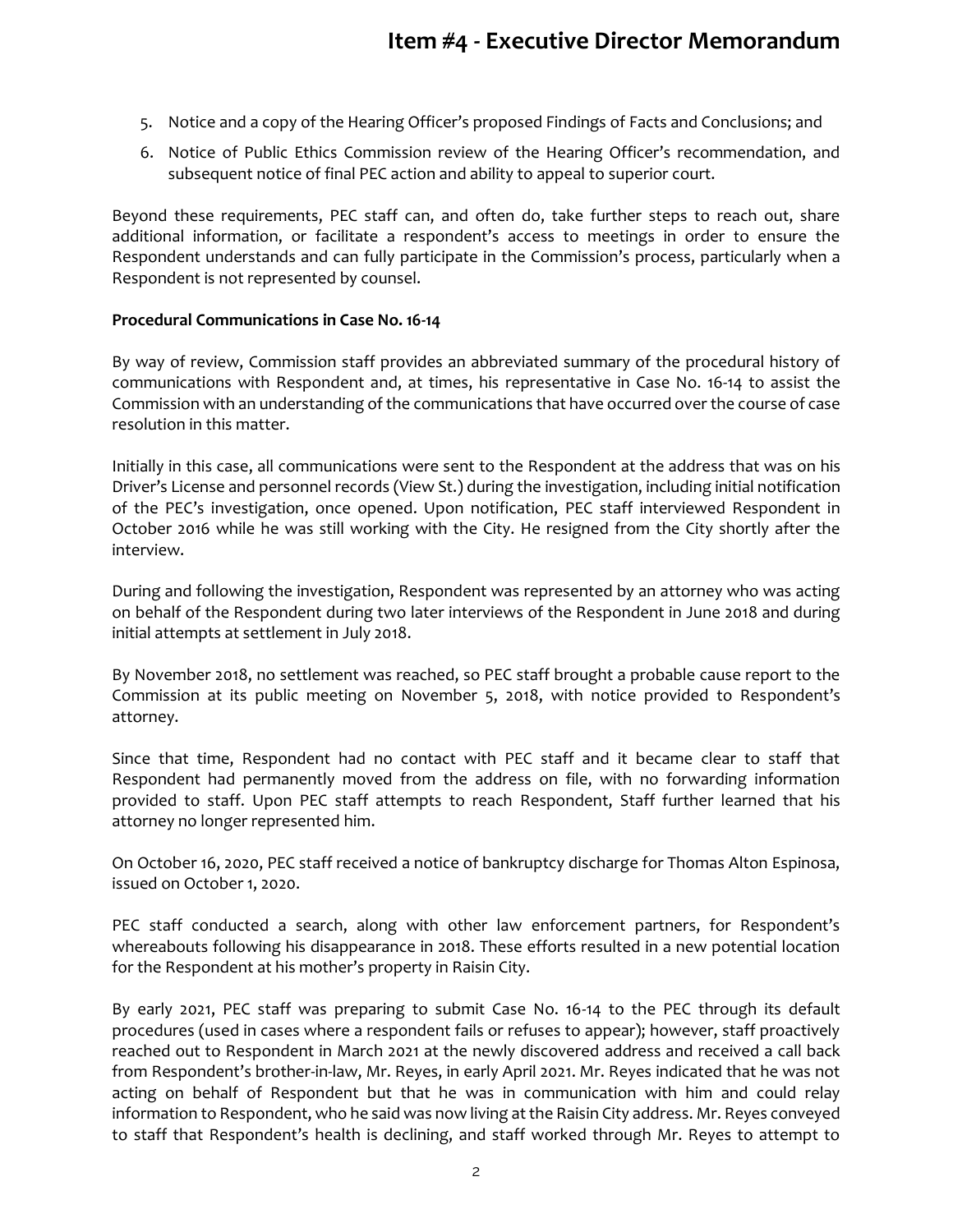## **Item #4 - Executive Director Memorandum**

communicate with Respondent, including attempts to settle the matter prior to the hearing and schedule the hearing on a date and in a format that was accessible to Respondent.

The administrative hearing was set for April 27-29, 2021. On April 9, 2021, staff provided official notice by mail to Respondent's Raisin City address and also by email to Mr. Reyes stating that, to accommodate Respondent's lack of access to Zoom as indicated by Mr. Reyes, PEC staff would arrange for the hearing to be in-person at Oakland City Hall. Mr. Reyes confirmed receipt of the notice and that Respondent was aware of the hearing date.

On April 19, 2021, prior to the hearing, PEC Enforcement Chief Kellie Johnson met with Respondent and Mr. Reyes via Zoom to discuss settlement.

Following the Zoom meeting held by Ms. Johnson in which both Respondent and Mr. Reyes demonstrated the ability to successfully access the Zoom video technology, the administrative hearing location was updated to occur via Zoom, with the link provided through mailed and email notice sent on April 22, 2021.

On April 26, the day before the hearing, Executive Director Barazoto received a call from Respondent and engaged in a conversation with him regarding the hearing notice that he received and his response that he has no memory of any of the activities in the complaint. This conversation is summarized in an email provided to the Hearing Officer that same day to convey all of the information received from the Respondent and Mr. Reyes leading up to the hearing. (See Hearing Officer's Supplemental Report to the Public Ethics Commission, attached.)

While the information above is provided by PEC staff regarding key procedural contacts with Respondent pertaining to ensuring due process, below are two additional documents provided by non-PEC staff to provide further information for Commissioners regarding the process that occurred and the legal issues presented during the PEC's discussion of this matter in June.

### **Hearing Officer's Supplemental Report**

PEC staff requested supplemental information from the Hearing Officer who reviewed Case No. 16-14 to provide a synopsis of her pre-hearing consideration of the doctor's notes submitted by Respondent on April 26, 2021. This review had been done by the Hearing Officer but was not mentioned in the final hearing officer recommendation; as a result, Respondent's claims were a surprise to Commissioners at the June 30, 2021, PEC meeting.

Therefore, attached to this agenda is the Hearing Officer's Supplemental Report to the Public Ethics Commission in which the Hearing Officer provides the details and copies of the doctor's notes first provided by the Respondent on the day before the administrative hearing, as well as her analysis of how the information was to be considered and her conclusions after Respondent did not appear at the hearing that occurred on April 27, 2021.

### **City Attorney Memorandum**

At the June 30, 2021, PEC meeting, Commissioners raised questions regarding their obligations under the law in responding to Respondent's statements that evening that he had previously had a stroke and had no memory of his actions in this case. Deputy City Attorney Trish Shafie has provided the attached legal memorandum summarizing the key questions and issues that were raised during that discussion to clarify and advise on the following: 1) the PEC's role at this juncture (to establish